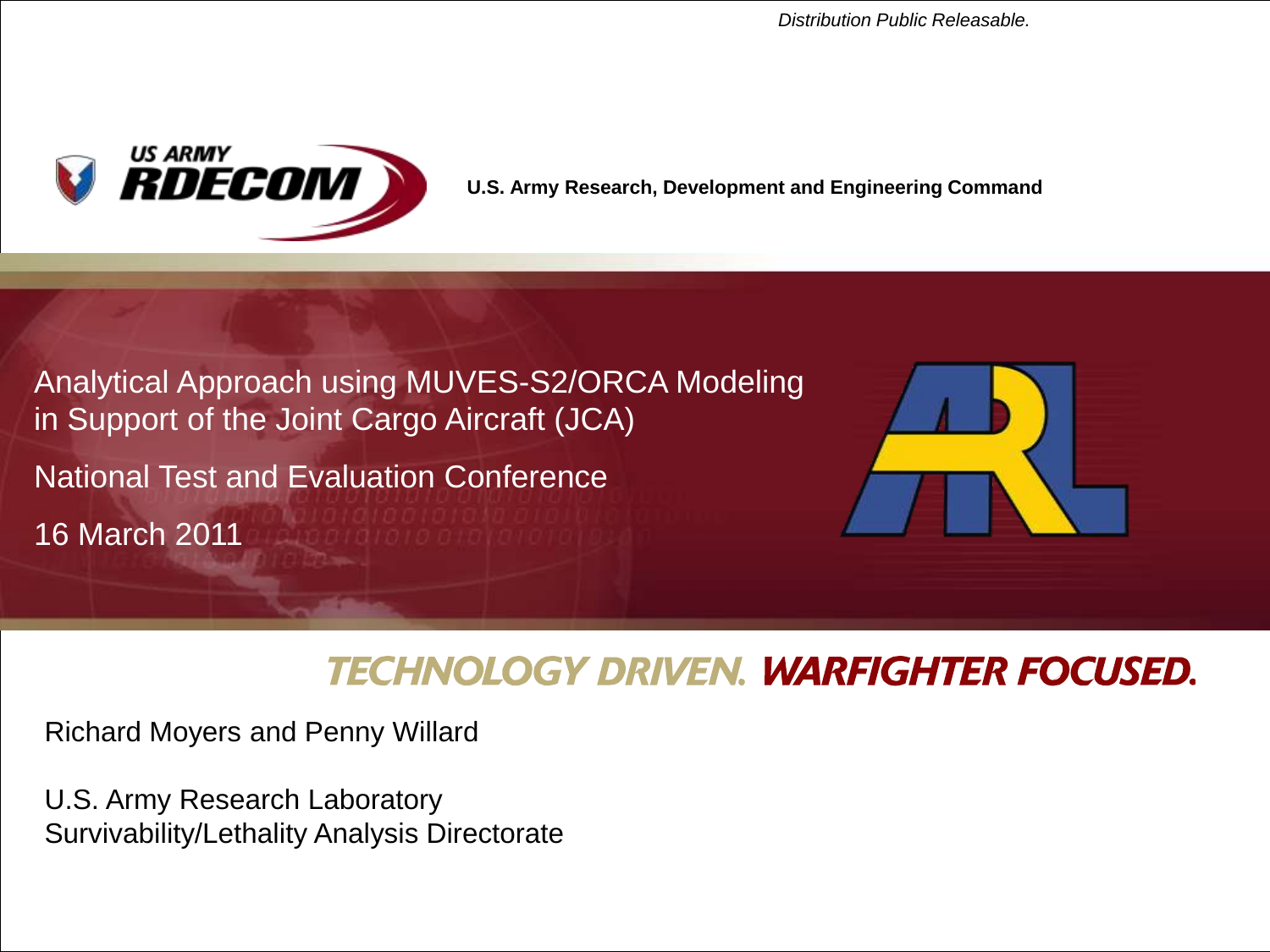





- Background
- ComputerMan/Pilot Survey (CMPS) Methodology
- Operational Requirement-based Casualty Assessment (ORCA) Methodology
- Job Description Development
- Joint Cargo Aircraft (JCA) Jobs
- Mission Scenarios
- ORCA Personnel Inputs
- JCA Vulnerability Analysis
- Conclusion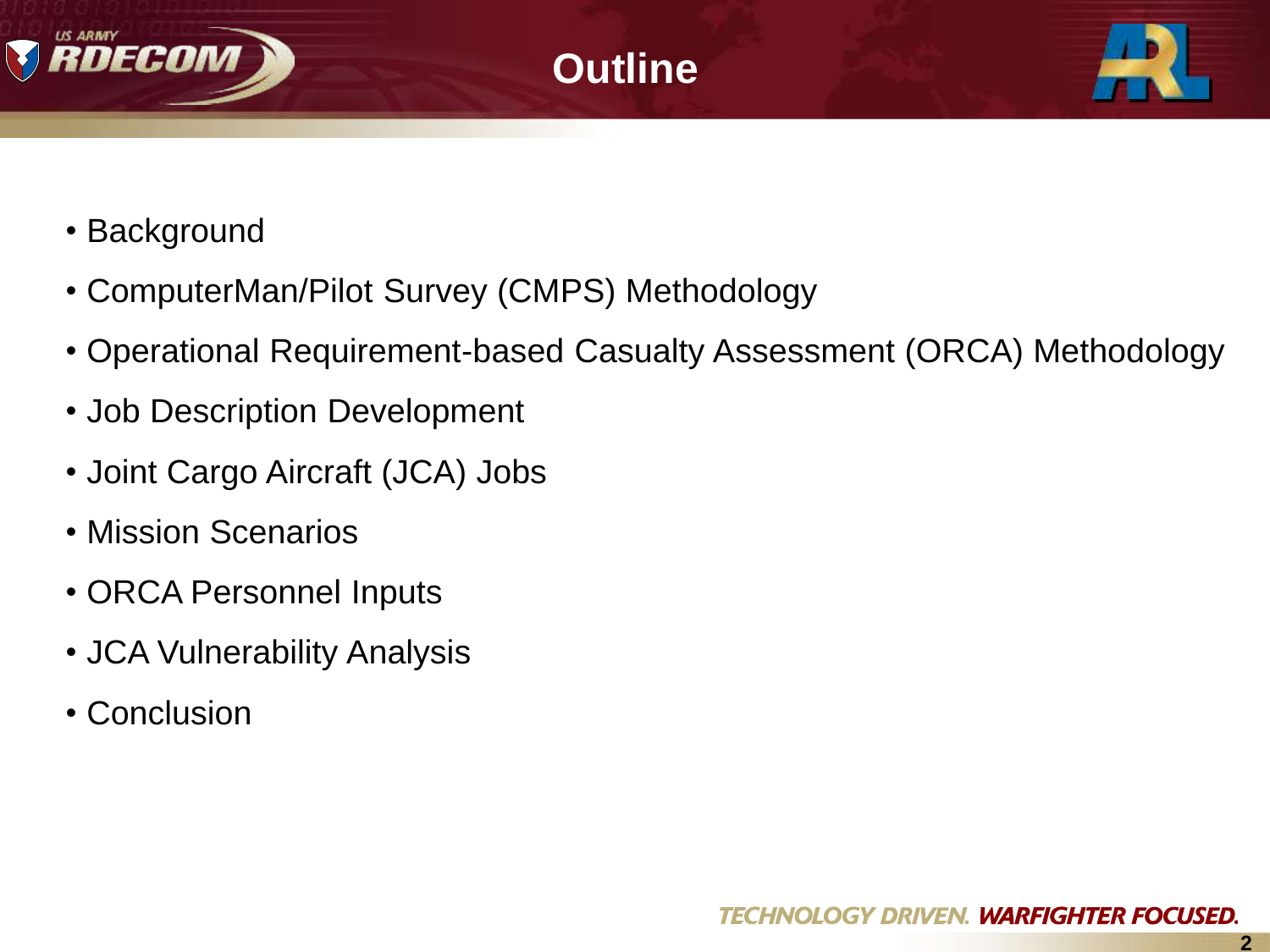



- Ballistic vulnerability analysis was a joint effort between the U.S Army Research Laboratory, Survivability/Lethality Analysis Directorate (ARL/SLAD) and the U.S. Air Force Aeronautical Systems Center Engineering Directorate (ASC/ENDA)
- Two analyses were conducted:
	- − Crew vulnerability analysis
	- − System-level vulnerability analysis
- Personnel configurations:
	- − 4 Crew Members: pilot, copilot, two loadmasters
	- − 44 Crew Members: pilot, copilot, two loadmasters, 40 troops in cargo area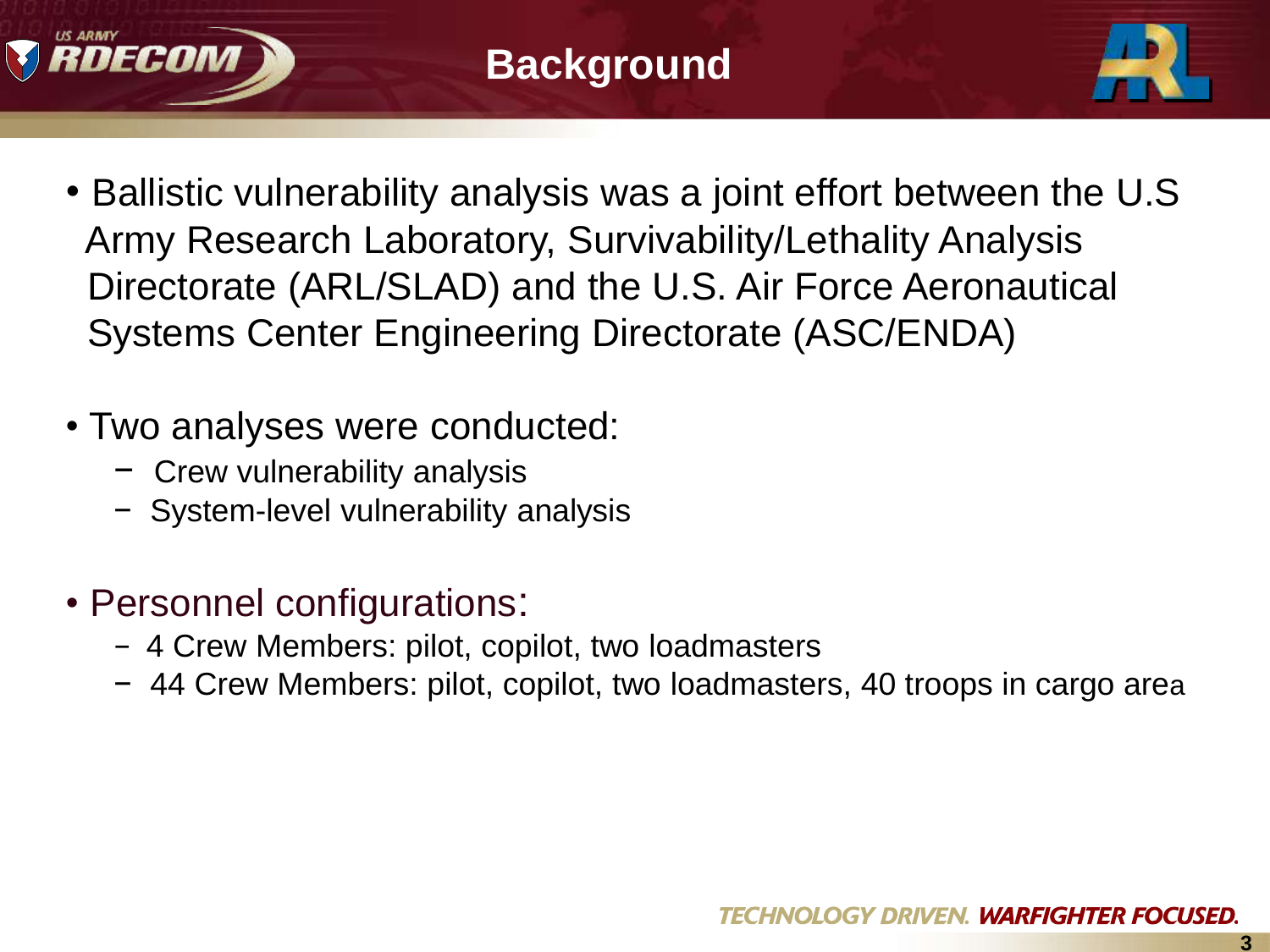



- ComputerMan/Pilot Survey (CMPS)
	- − Evaluation methodology combined Computer Man"s limb state performance with Pilot Survey results to predict residual functionality for an injured crew member
		- ComputerMan
			- Based on limb dysfunction
			- Assessed wound tract size and tissue retardation
			- Evaluated for 4 representative combinations: Defense 30 seconds, Assault - 30 seconds, Assault - 5 minutes, and Supply -12 hours
			- Divided model into 81 Functional Groups (FGs)
			- Assessed against 3 levels of dysfunction: none, partial and total
		- $\triangleright$  Pilot Survey
			- Used to predict the crew"s ability to continue to operate the aircraft after sustaining various levels of ballistic injury.
	- − For aviation analyses, "Assault 30 seconds" data was used to assess pilot and co-pilot residual functionality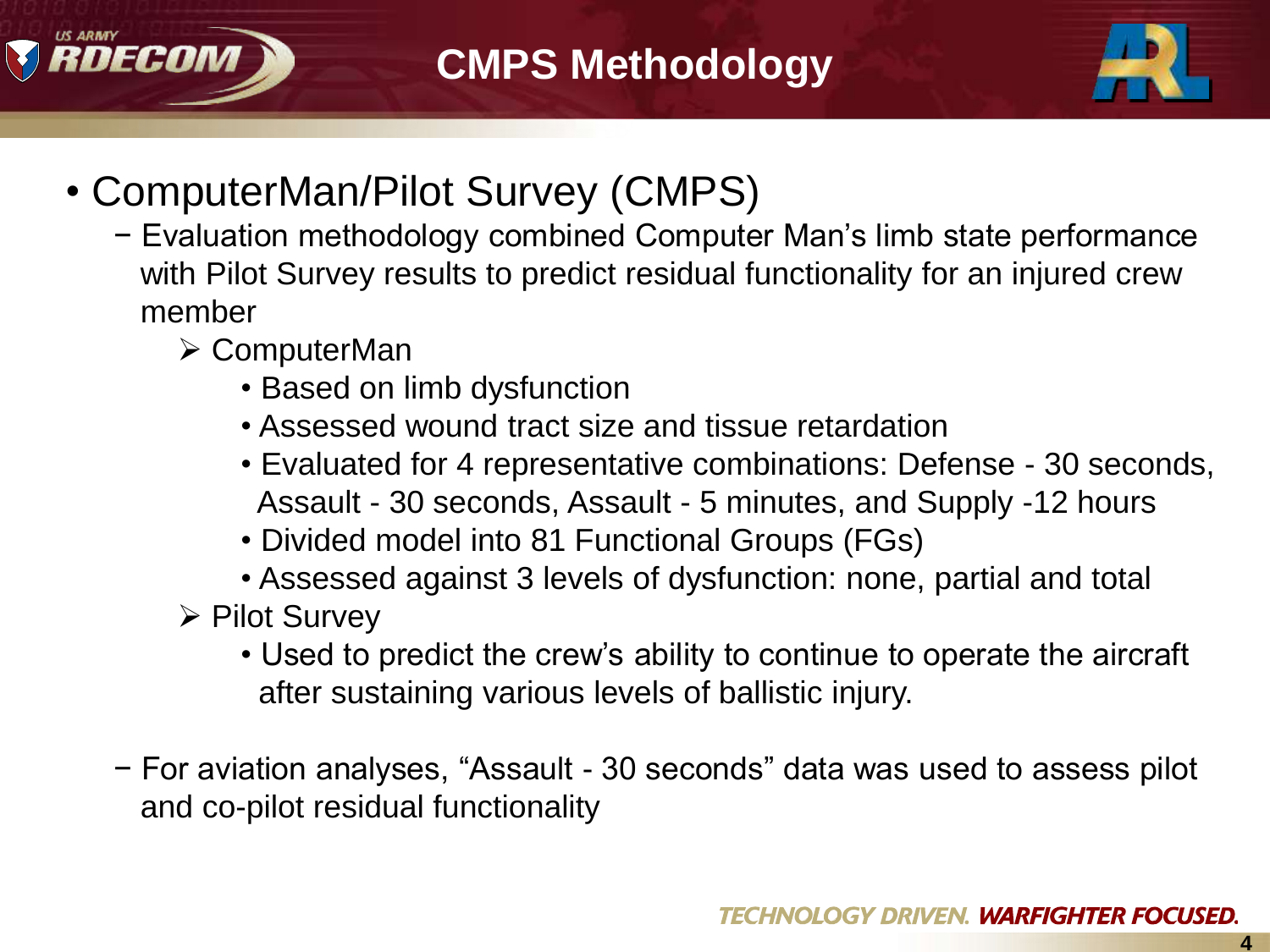# **ORCA Methodology**

RDECOM



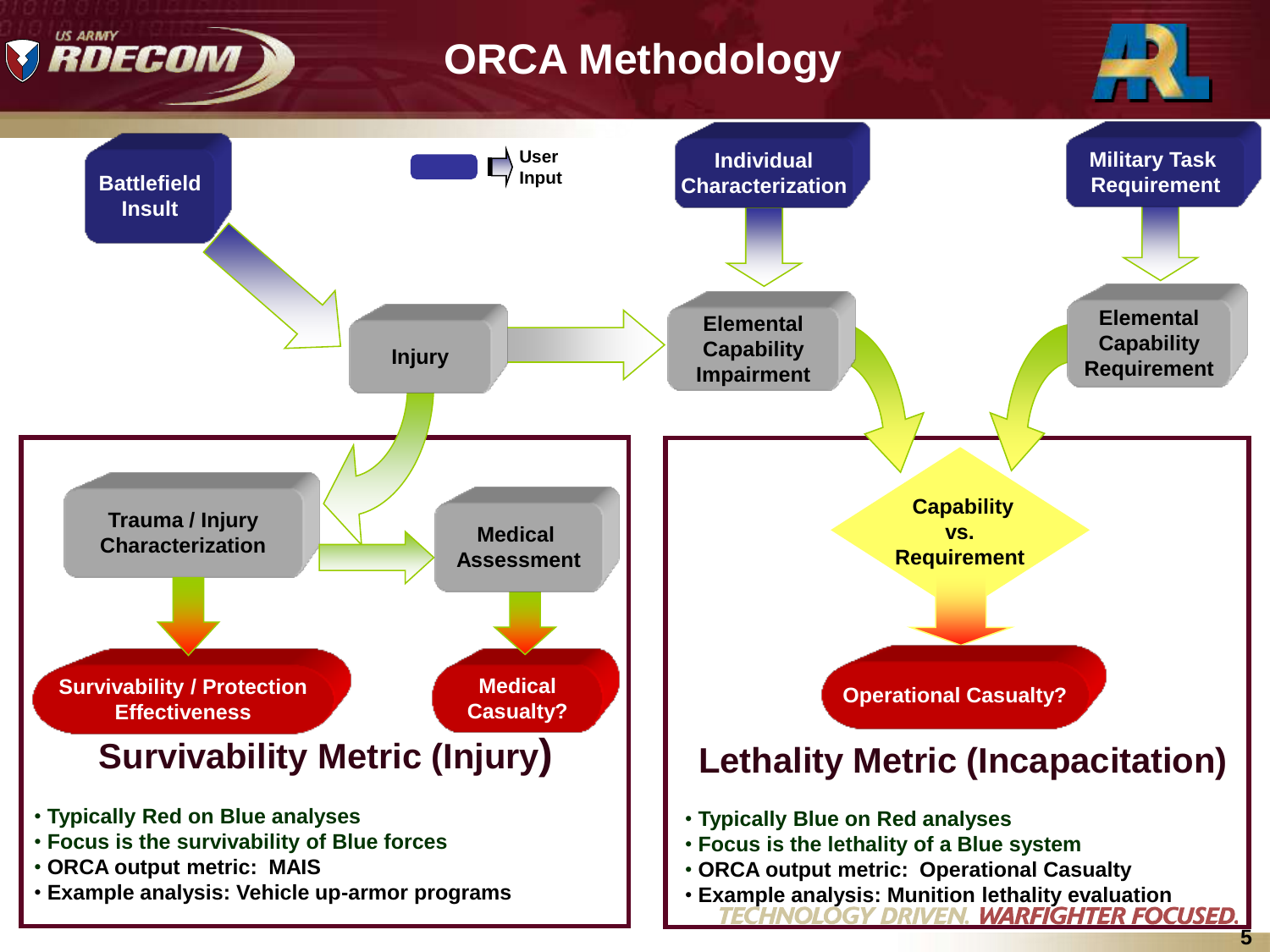# **Job Description Development**



#### Job Description Process

- 1. Identify the functional tasks that are likely to be called upon during the *context-sensitive* scenario.
	- 1. Define the scenario

DECOM

- 2. Confine the task list to the scenario!
- 2. Cull doctrinal / training manuals to decompose the tasks into their unique and discrete task elements (example: to get into the car, you must first open the door, followed by turning to seated position, and then close the door).
- 3. Consult SMEs and practical experience to quantify each task element into minimum (threshold) and full (objective) levels of performance within the Elemental Capability Vector (ECV).
- 4. Pursue verification and endorsement from SMEs.

#### Elemental Capability Vector \*

| <b>Visual Acuity &amp; Color</b><br><b>Discrimination</b> | <b>Speech Articulation</b>      |
|-----------------------------------------------------------|---------------------------------|
| <b>Night Vision</b>                                       | <b>Vocal Power</b>              |
| <b>Visual Field of View</b>                               | <b>Right Leg Strength</b>       |
| <b>Visual Binocularism &amp;</b><br><b>Motility</b>       | <b>Left Leg Strength</b>        |
| <b>Hearing Threshold - Low</b><br>Freq.                   | <b>Left Arm/Hand Strength</b>   |
| <b>Hearing Threshold - High</b><br>Freq.                  | <b>Right Arm/Hand Strength</b>  |
| <b>Binauralism</b>                                        | <b>Left Arm/Hand Dexterity</b>  |
| <b>Endurance</b>                                          | <b>Right Arm/Hand Dexterity</b> |
| <b>Psychomotor Mental</b><br><b>Processing</b>            | <b>Torso Support</b>            |
| <b>Cognitive Mental Processing</b>                        | <b>Head / Neck Movement</b>     |
| <b>Visual Mental Processing</b>                           | <b>Somatic Senses</b>           |
| <b>Auditory Mental Processing</b>                         | <b>Balance</b>                  |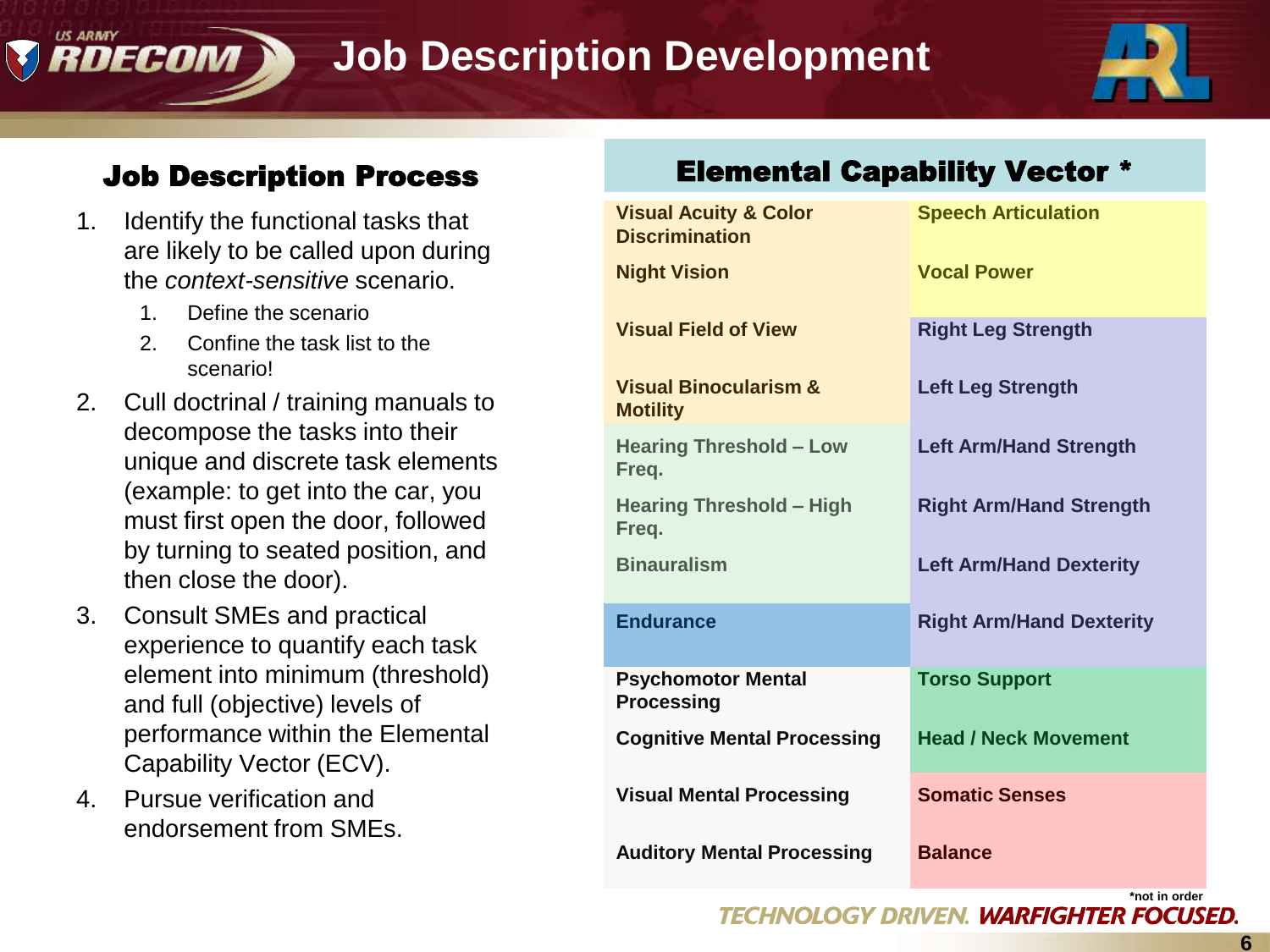

## **Job Decomposition**





**A** *job* **is defined as a list of an individual's** *tasks***.**

**A** *task* **is made of** *task elements***. A job can have one or more tasks.**

**7**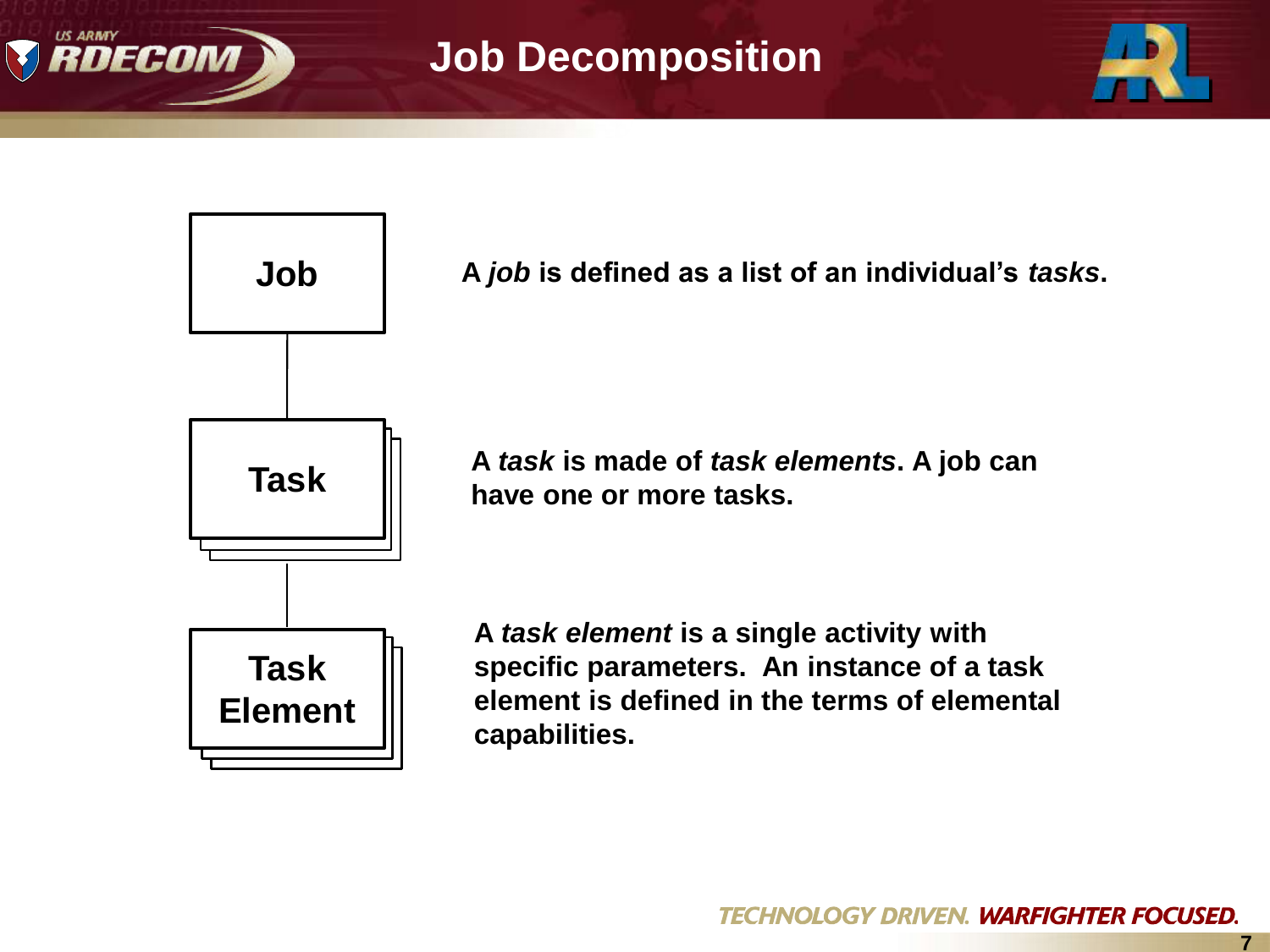

## **Example Job Assaulting Infantry Rifleman**



- Engage Targets with an M4 or M4A1 Carbine
- 
- Mount a NVS AN/PVS-4 on a M4/M4A1 Carbine
- Zero a NVS AN/PVS-4 to a M4/M4A1 Carbine
- Engage Tgts w/ M4/A1 Carbine Using NVS AN/PVS-4
- Mount an AN/PAS-13 TWS on M4/M4A1 Carbine Zero an AN/PAS-13 TWS to an M4 or M4A1 Carbine
- 

Engage Targets w/ M4/M4A1 Carbine Using an AN/PAS-13

- 
- 
- Perform Safety Checks on Hand Grenades
- 
- Engage an Enemy with a Bayonet
- Move as a Member of a Fire Team

#### Load an M4 or M4A1 Carbine **Move of Annual Engage Tgts w/ M4/A1/Carbine Using NVS AN/PVS-4**

- − With sight in operation assume appropriate firing position based on situation
- − Identify targets in designated sector of fire
- − Determine range to targets using the AN/PVS-4 reticule
- Engage Targets with an M4/M4A1 Carbine Using a TW $\overline{\phantom{a}}$  Fire on target until destroyed or told to cease fire

#### Operate a Night Vision Sight AN/PVS-8 **Perform Noise, Litter Discipline Discipline Discipline Perform Noise, And Litter Discipline Perform Noise, 2014**

- Operate a Thermal Viewer, AN/PAS-7 **Operate Anight Vision Vision Vision Vision Vision Vision Vision Vision Vision Vision Vision Vision Vision Vision Vision Vision Vision Vision Vision Vision Vision Vision Vision Vision Vi** 
	- − Grip grenade with lever down and pull ring free
- Employ Hand Grenades Transport a Casualty Clip and ring<br>Transport a Casualty Clip and ring and ring a Casualty Clip and ring
	- − Confirm body alignment and keep eyes on tgt
	- − Throw grenade overhand with eyes on target
	- − Return to cover and concealment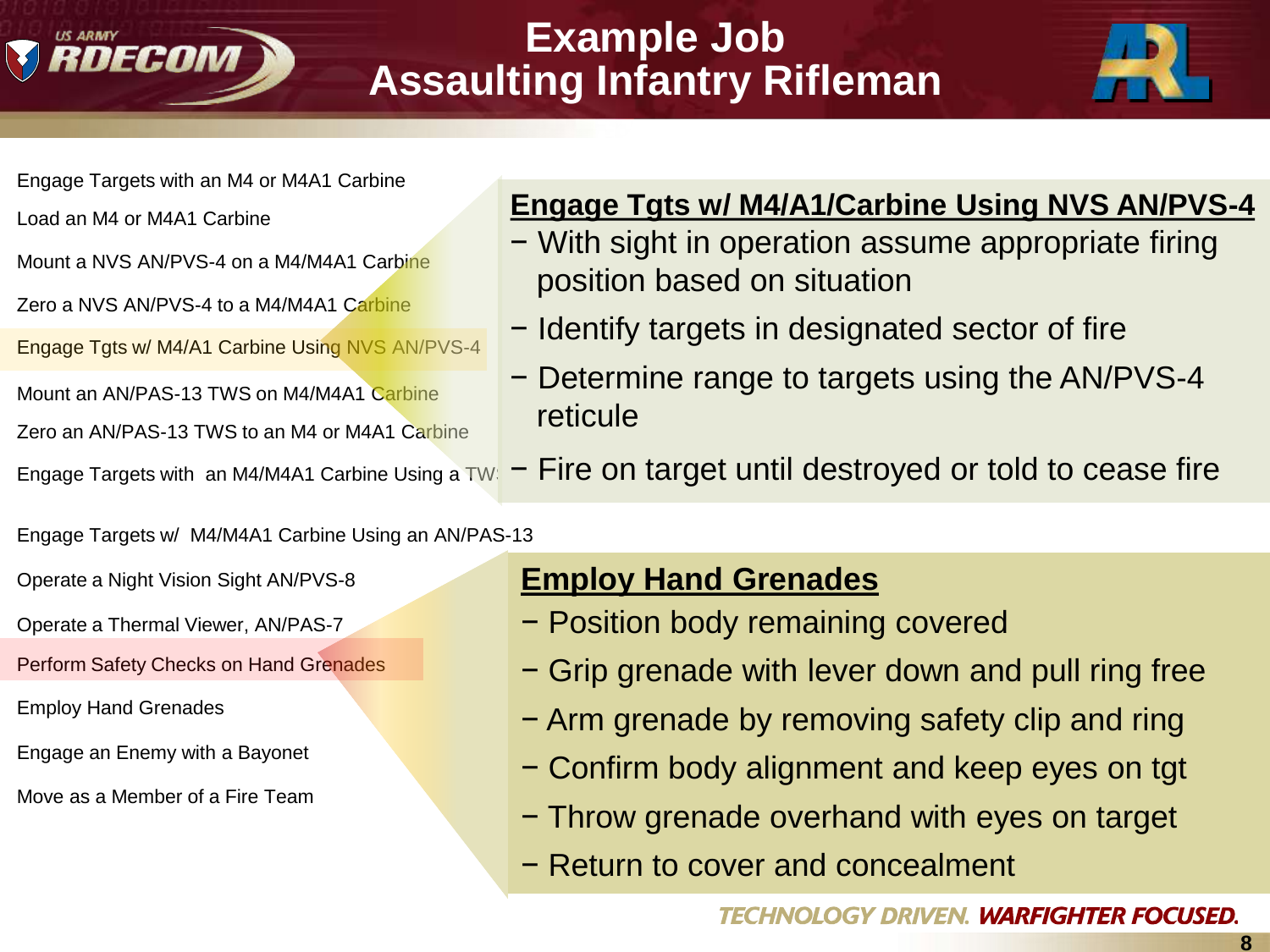

#### **Elemental Capability Vector**



#### Elemental Capability Vector \*

| <b>Visual Acuity &amp; Color</b><br><b>Discrimination</b> | <b>Speech Articulation</b>      |                                                                                                        |                    | Elemental Capability Value |  | <i>Acquisition Lexicon</i> |
|-----------------------------------------------------------|---------------------------------|--------------------------------------------------------------------------------------------------------|--------------------|----------------------------|--|----------------------------|
| <b>Night Vision</b>                                       | <b>Vocal Power</b>              |                                                                                                        |                    | Maximum                    |  |                            |
| <b>Visual Field of View</b>                               | <b>Right Leg Strength</b>       |                                                                                                        |                    |                            |  |                            |
| <b>Visual Binocularism &amp;</b><br><b>Motility</b>       | <b>Left Leg Strength</b>        |                                                                                                        |                    | Full                       |  | Objective                  |
| <b>Hearing Threshold - Low</b><br>Freq.                   | <b>Left Arm/Hand Strength</b>   | Capable, but Reduced Fully Capable<br>Each EC is described<br>in both the minimum<br>and full level of |                    |                            |  |                            |
| <b>Hearing Threshold - High</b><br>Freq.                  | <b>Right Arm/Hand Strength</b>  | the ECV.                                                                                               | performance within |                            |  |                            |
| <b>Binauralism</b>                                        | <b>Left Arm/Hand Dexterity</b>  |                                                                                                        |                    | Minimum                    |  | Threshold                  |
| <b>Endurance</b>                                          | <b>Right Arm/Hand Dexterity</b> |                                                                                                        |                    |                            |  |                            |
| <b>Psychomotor Mental</b><br><b>Processing</b>            | <b>Torso Support</b>            |                                                                                                        |                    | Incapacitated              |  |                            |
| <b>Cognitive Mental Processing</b>                        | <b>Head / Neck Movement</b>     |                                                                                                        |                    |                            |  |                            |
| <b>Visual Mental Processing</b>                           | <b>Somatic Senses</b>           |                                                                                                        |                    |                            |  |                            |
| <b>Auditory Mental Processing</b>                         | <b>Balance</b>                  |                                                                                                        |                    |                            |  |                            |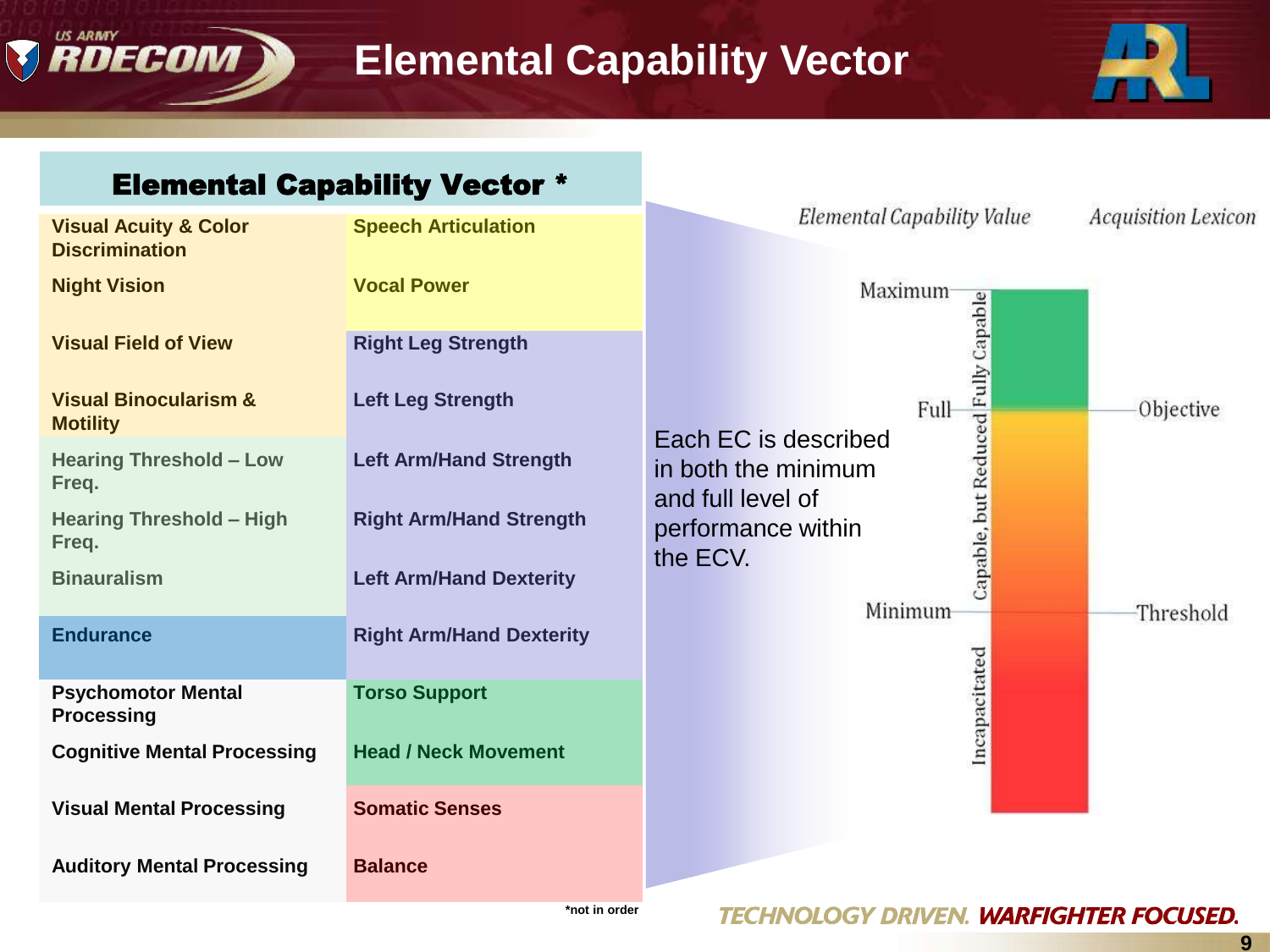

**Pilot / Co-Pilot: The two people charged to jointly fly the aircraft. \* Assume** *redundancy* **of functions.**

- **Airborne through Landing**
- **Descent through Landing**

**GIBs: Personnel in the aircraft cabin: loadmasters and troops (aka "Guys in Back")**

 **- GIB Egress**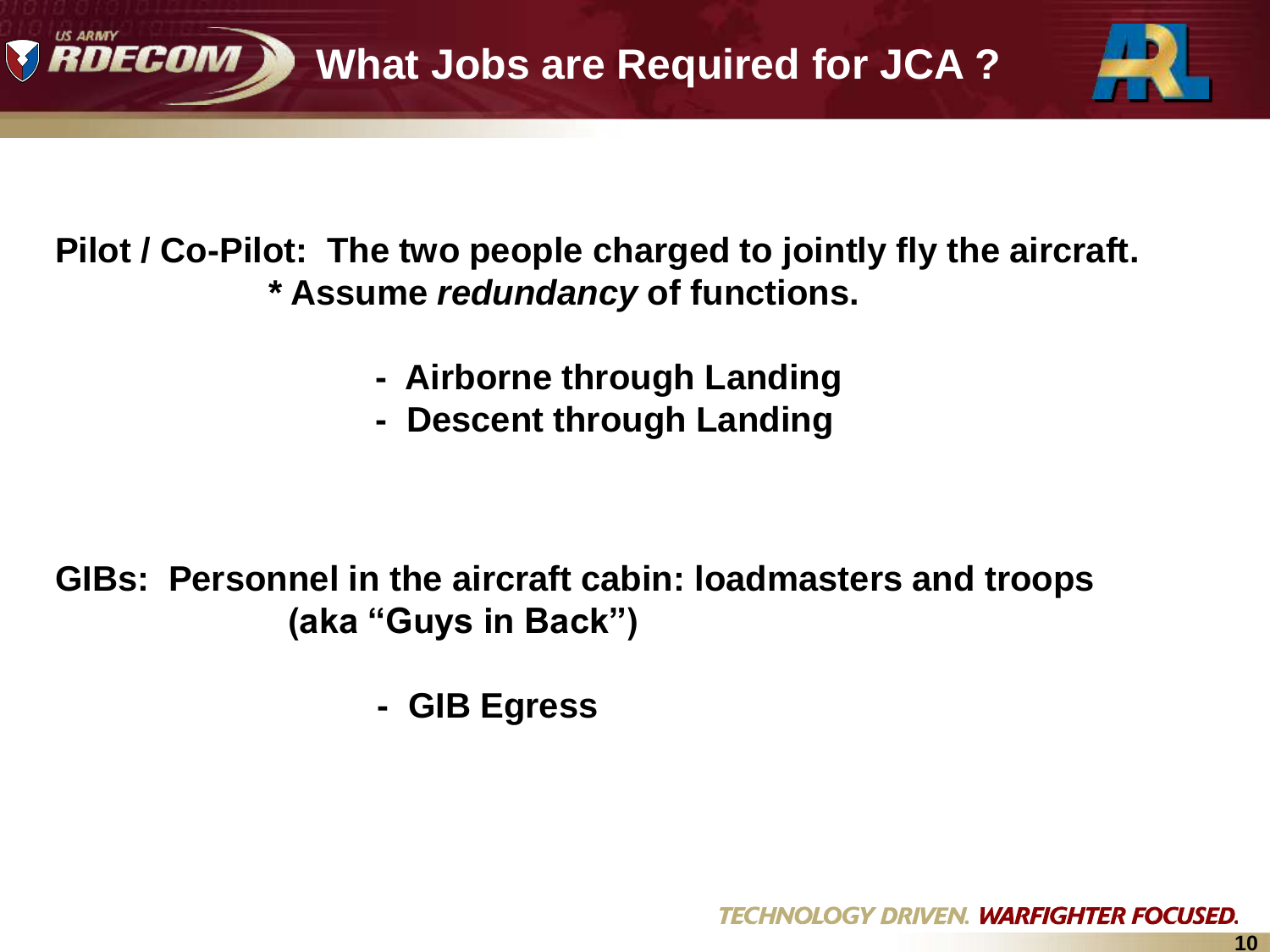



Due to the assumption of redundancy, these jobs were built by reversing the direction of the traditional ORCA job architecture.

Traditionally, a *Job* is mapped to a person.

## *Vehicle Driver* **= Crewman #1**

In the JCA, because the pilot and co-pilot have redundant capabilities dedicated to the singular purpose of flying the aircraft, the person was mapped to the *Job* functionally.

# **Crewmen #1 and #2 =**   *Pilot/Co-Pilot Airborne through Landing*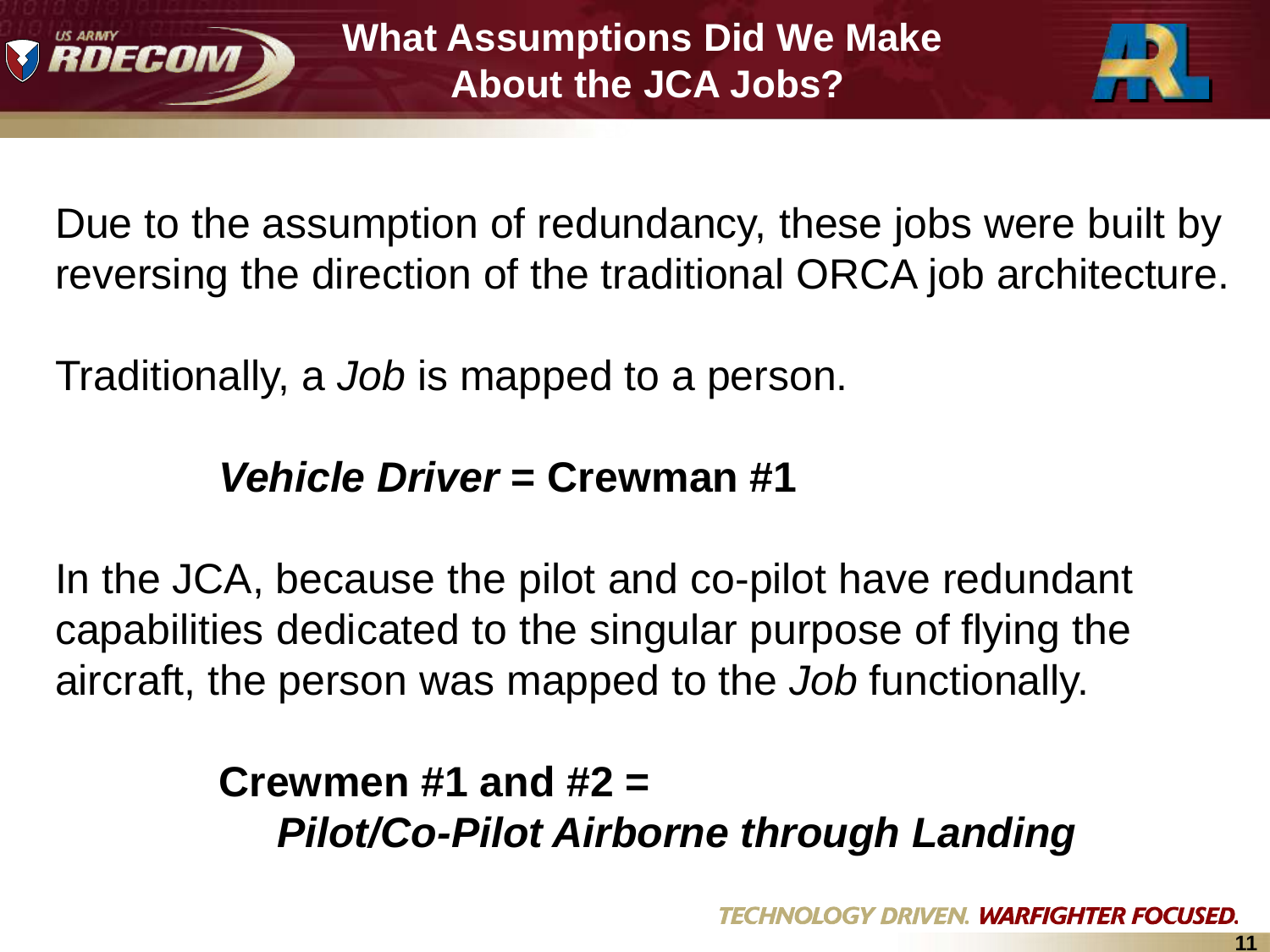

# **Mission Scenarios**



|           |                | <b>Mission Profiles</b>                                                                                                                                                          |                                                                                                                  |                                                                                                |
|-----------|----------------|----------------------------------------------------------------------------------------------------------------------------------------------------------------------------------|------------------------------------------------------------------------------------------------------------------|------------------------------------------------------------------------------------------------|
|           |                | Long range cargo                                                                                                                                                                 | Short range troop                                                                                                | Low altitude air<br>drop                                                                       |
| Vignettes | <b>Takeoff</b> | Threats:<br><b>Armor-Piercing</b><br><b>Incendiary (API)</b><br>and Man-Portable Air<br><b>Defense Systems</b><br>(MANPAD)<br><b>ORCA Job:</b><br>Airborne $\rightarrow$ Landing | Threats:<br>API's and MANPAD's<br><b>ORCA Job:</b><br>Airborne $\rightarrow$ Landing                             | N/A                                                                                            |
|           | Cruise         | Threats:<br><b>High-Explosive</b><br><b>Incendiary (HEI)</b><br><b>ORCA Job:</b><br>Airborne $\rightarrow$ Landing                                                               | Threats:<br>HEI's<br><b>ORCA Job:</b><br>Airborne → Landing                                                      | Threats:<br>API's and<br><b>MANPAD's</b><br><b>ORCA Job:</b><br>Airborne $\rightarrow$ Landing |
|           | Landing        | Threats:<br>API's and MANPAD's<br><b>ORCA Job:</b><br>Descent $\rightarrow$ Landing                                                                                              | Threats:<br><b>API's and MANPADS</b><br><b>ORCA Job:</b><br><b>Egress</b><br>x,<br>Descent $\rightarrow$ Landing | N/A                                                                                            |

**TECHNOLOGY DRIVEN. WARFIGHTER FOCUSED.**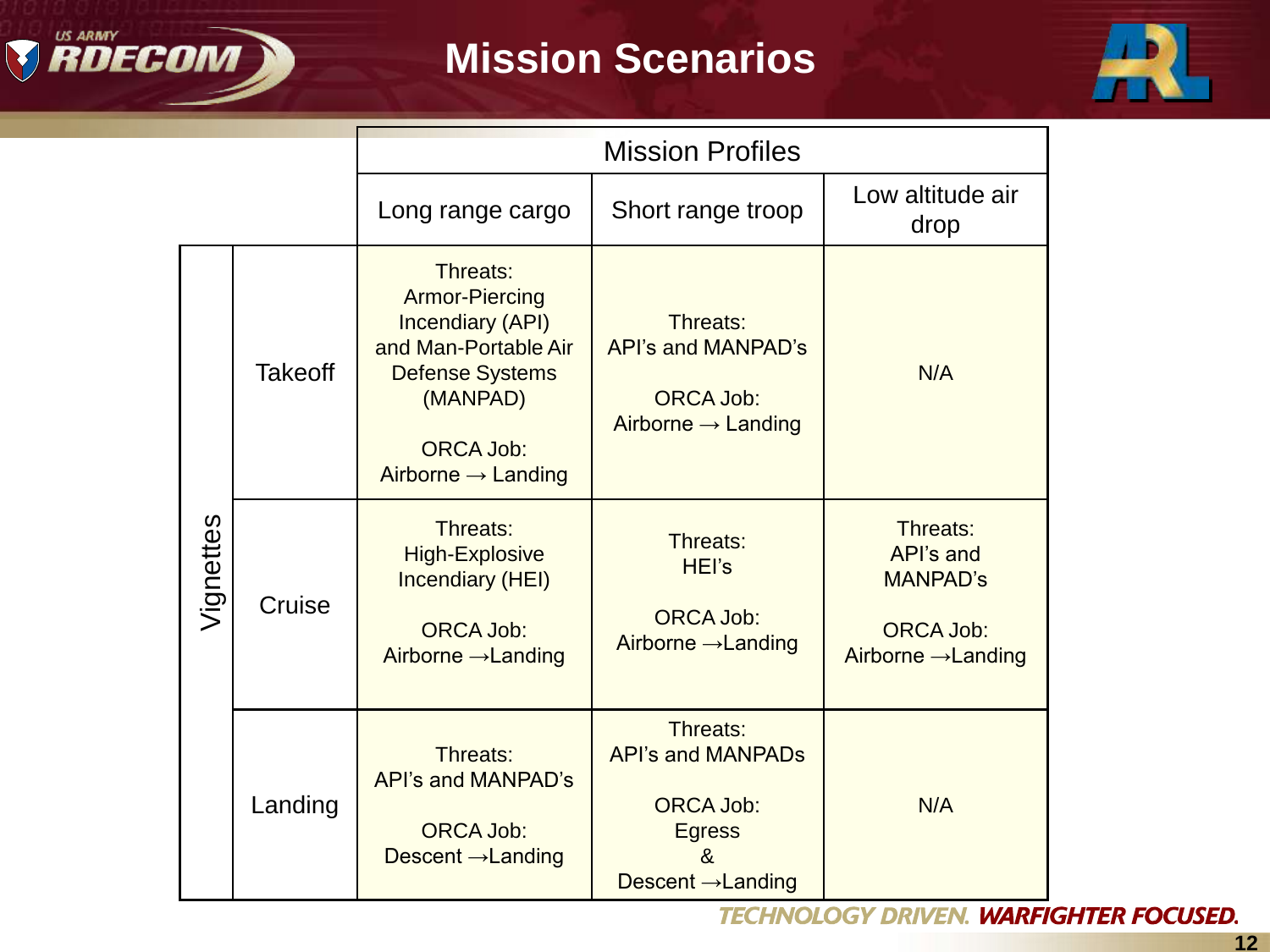# **RDECOM > Personnel Inputs - Target Description**



- The ORCA personnel geometry is inserted into the component-level target geometry and the ORCA man is articulated into the proper crew configuration.
- Body armor is modeled in the target geometry.
	- − Pilot and Copilot modeled with front plates only and Air Warrior helmets
	- Loadmasters and troops modeled with front and back plates



**ORCA man with front plate and helmet**



**4 Crew and 40 Troop Configuration**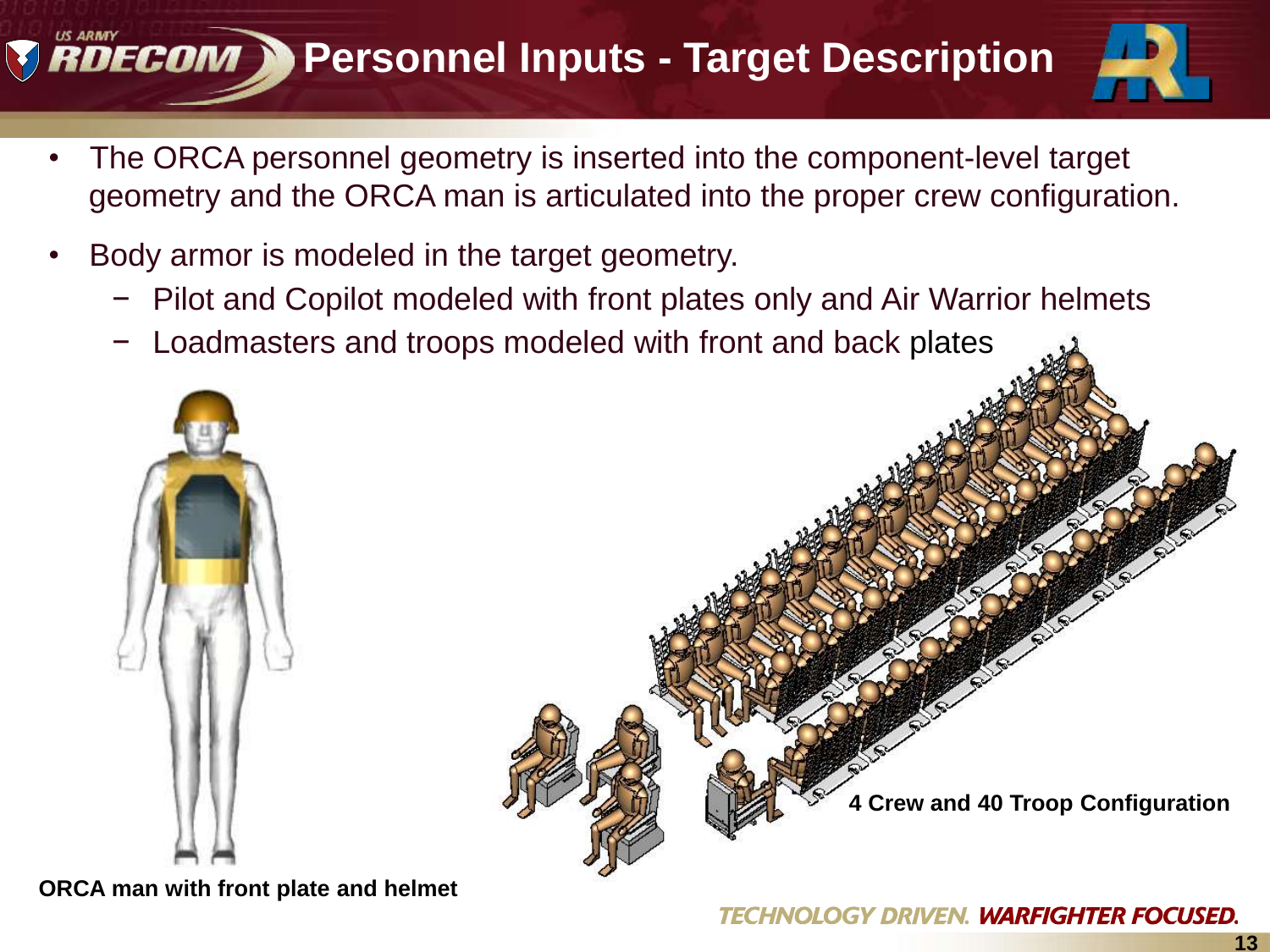

#### **Personnel Inputs – Injury AIS/MAIS**



- ORCA utilizes the Abbreviated Injury Scale<sup>©</sup> (AAAM, Version 2005 Update 2008)(AIS). AIS is an anatomically-based, consensus-derived, international severity scoring system that classifies each injury by body region according to its relative importance on a 6-point ordinal scale. AIS values provide information on the type, location, and severity of anatomical injuries. AIS scores each single injury.
- MAIS Maximum Abbreviated Injury Score (MAIS) is an anatomical measure of injury severity. This score classifies injury severity on the basis of the single injury having the greatest AIS severity value. The MAIS is between 0 and 6.
- For the JCA analysis, if any crew member or troop received a serious or greater injury (MAIS ≥ 3) then the result is a mission abort.
- A serious Injury An injury that requires immediate medical attention. Serious injuries present a serious threat to life.

| <b>MAIS</b>    | Injury Level    | Type of Injury                                                |
|----------------|-----------------|---------------------------------------------------------------|
|                | <b>Minor</b>    | Superficial                                                   |
| $\overline{2}$ | Moderate        | Reversible injuries; medical attention required               |
| $\overline{3}$ | <b>Serious</b>  | Reversible injuries; hospitalization required                 |
| 4              | <b>Severe</b>   | Life threatening; not fully recoverable without care          |
| 5              | <b>Critical</b> | Non-reversible injuries; not fully recoverable even with care |
| 6              | <b>Maximal</b>  | <b>Nearly Unsurvivable</b>                                    |

#### **TECHNOLOGY DRIVEN. WARFIGHTER FOCUSED.**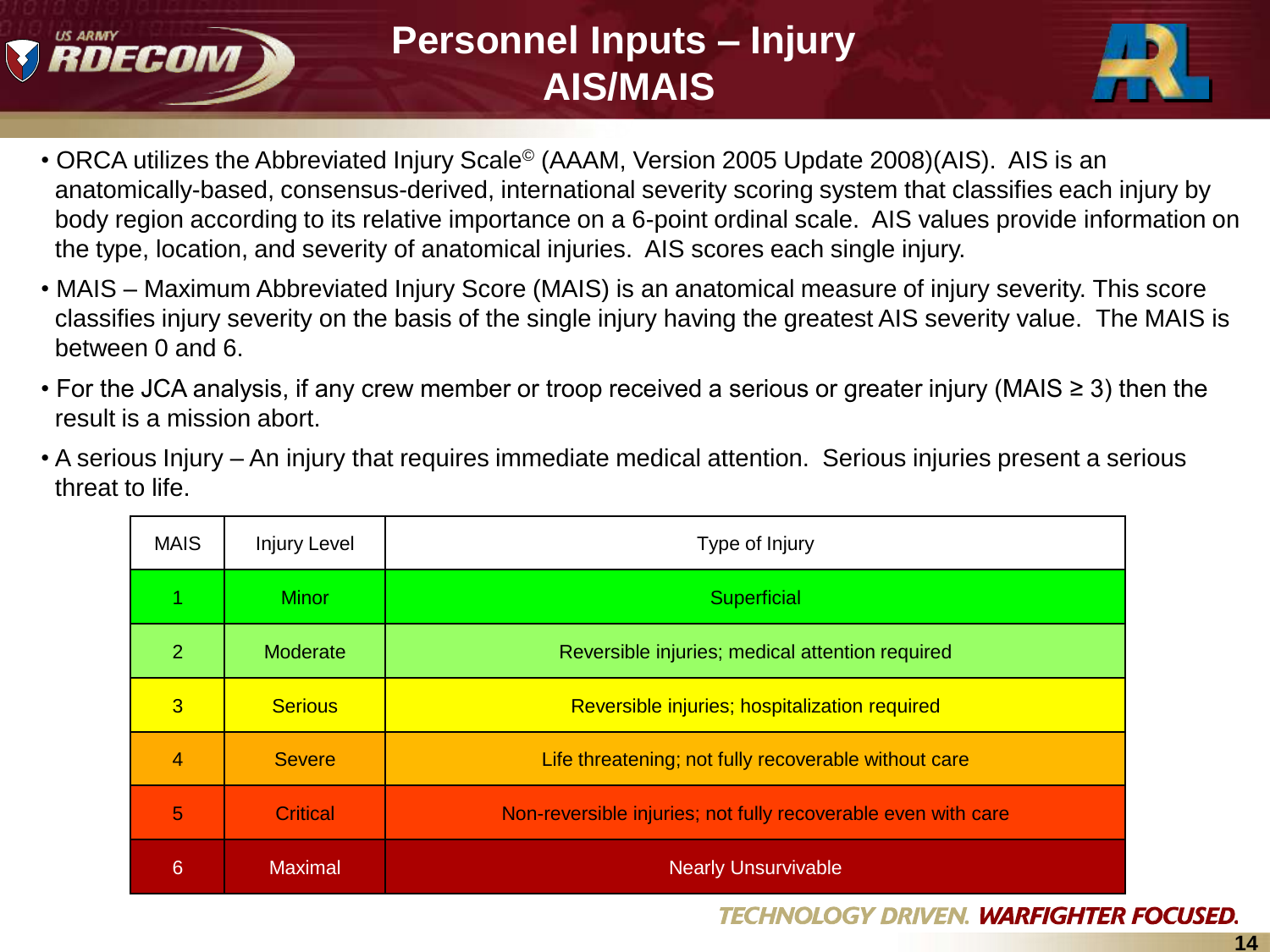



ORCA provides operational metrics to determine if personnel have the capability to meet the requirements of the job under evaluation. There are six post-wounding times: immediate, 30 seconds, 5 minutes, 1 hour, 24 hours, and 72 hours.

- Operational 'Casualty'
	- − Applied to each crew member for specific discrete times
	- − If the task elements of all the tasks are greater than the minimum required performance level, then casualty equals 0 (able to perform job).
	- − If one of the task elements is less than the minimum performance requirement, then casualty equals 1 (unable to perform job).
- For the JCA analysis, 3 failure modes were evaluated:
	- − Loss of Pilot
	- − Loss of Co-pilot
	- − Loss of Pilot and Co-pilot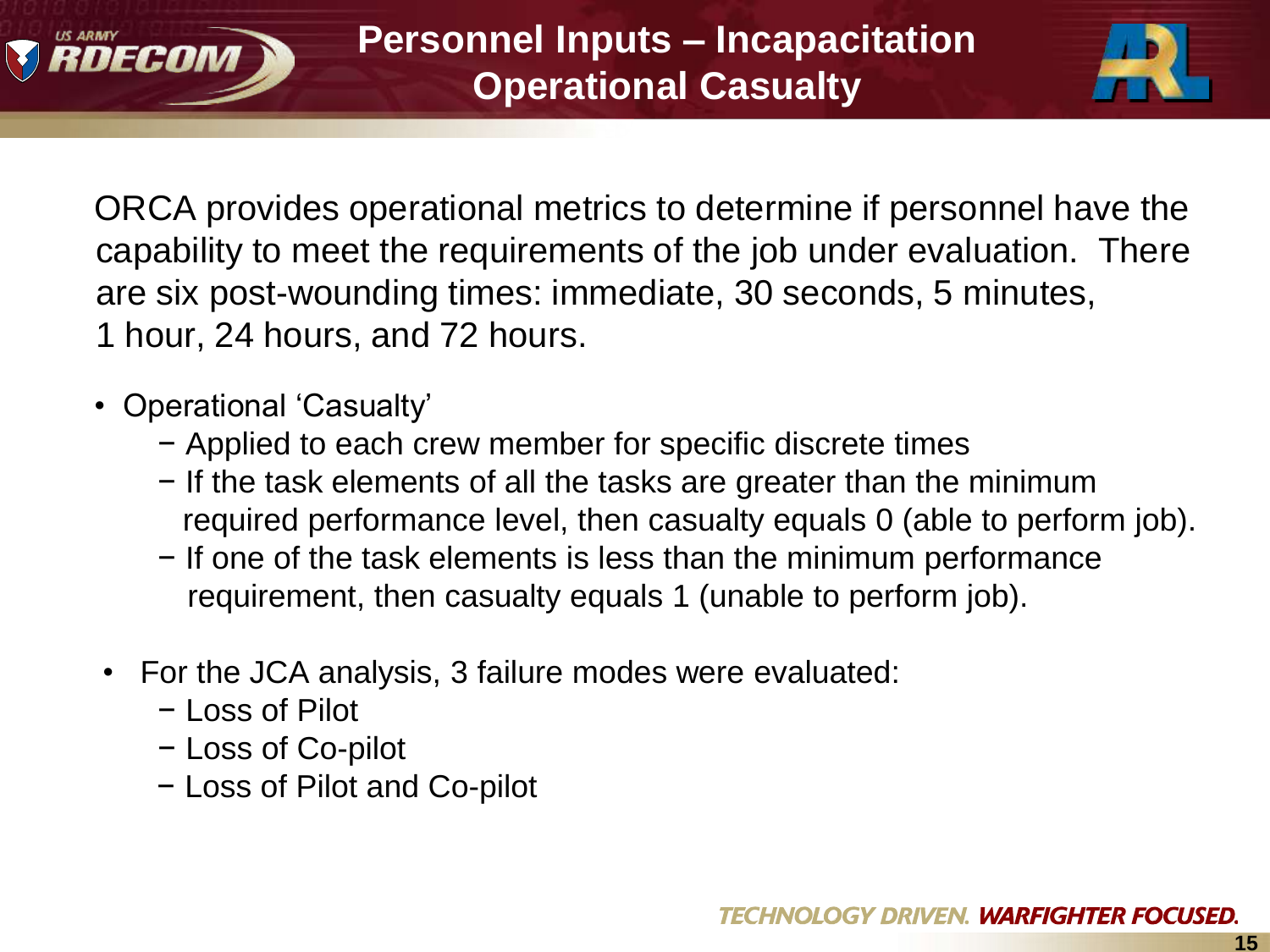



- System-Level Vulnerability Analysis:
	- − Pilot and Copilot are assessed as any other flight critical subsystem
	- − Pilot and Copilot are modeled as being multiply vulnerable; either crew member can fly and land aircraft
- Three System Kill Levels:
	- − Attrition: Incapacitation of both Pilot and Copilot in less than 30 seconds
		- $\triangleright$  Assess the probability of pilot and copilot being capable of performing job
		- Use ORCA Operational Casualty metric
		- Determine if pilot and copilot fall below the minimum performance level
		- $\triangleright$  Assign crew member a 1 (can perform job) or a 0 (can not perform job)
	- − Fly and Land: Inability to fly and land
		- $\triangleright$  Flying time is vignette specific with time periods of 5, 15 or 30 minutes
		- Use ORCA Operational Casualty metric
	- − Mission Abort: Any crew or troop member receives a MAIS ≥ 3  $\triangleright$  A MAIS  $\geq$  3 is a serious injury that requires immediate medical attention Attrition supersedes mission abort if both Pilot and Copilot are incapacitated **WARFIGHTER FOCUSED.**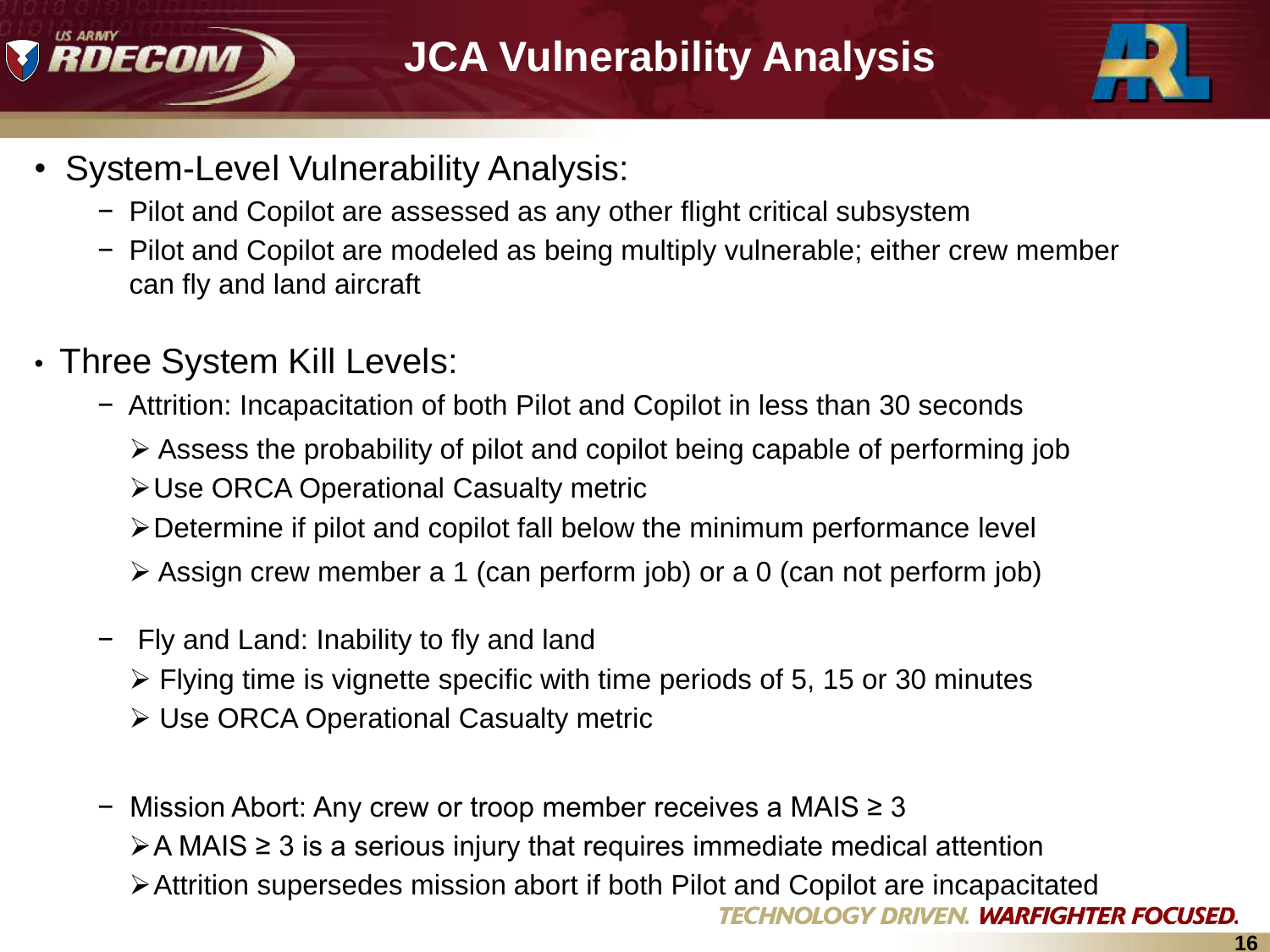



- Analysis data was used to support the JCA"s Full Rate Production Milestone Decision.
- •Higher-resolution survivability assessments are available for measuring the value of improved air systems.
- ORCA is an invaluable toolset in answering the questions of how the individual person is directly tied into the overall air system.